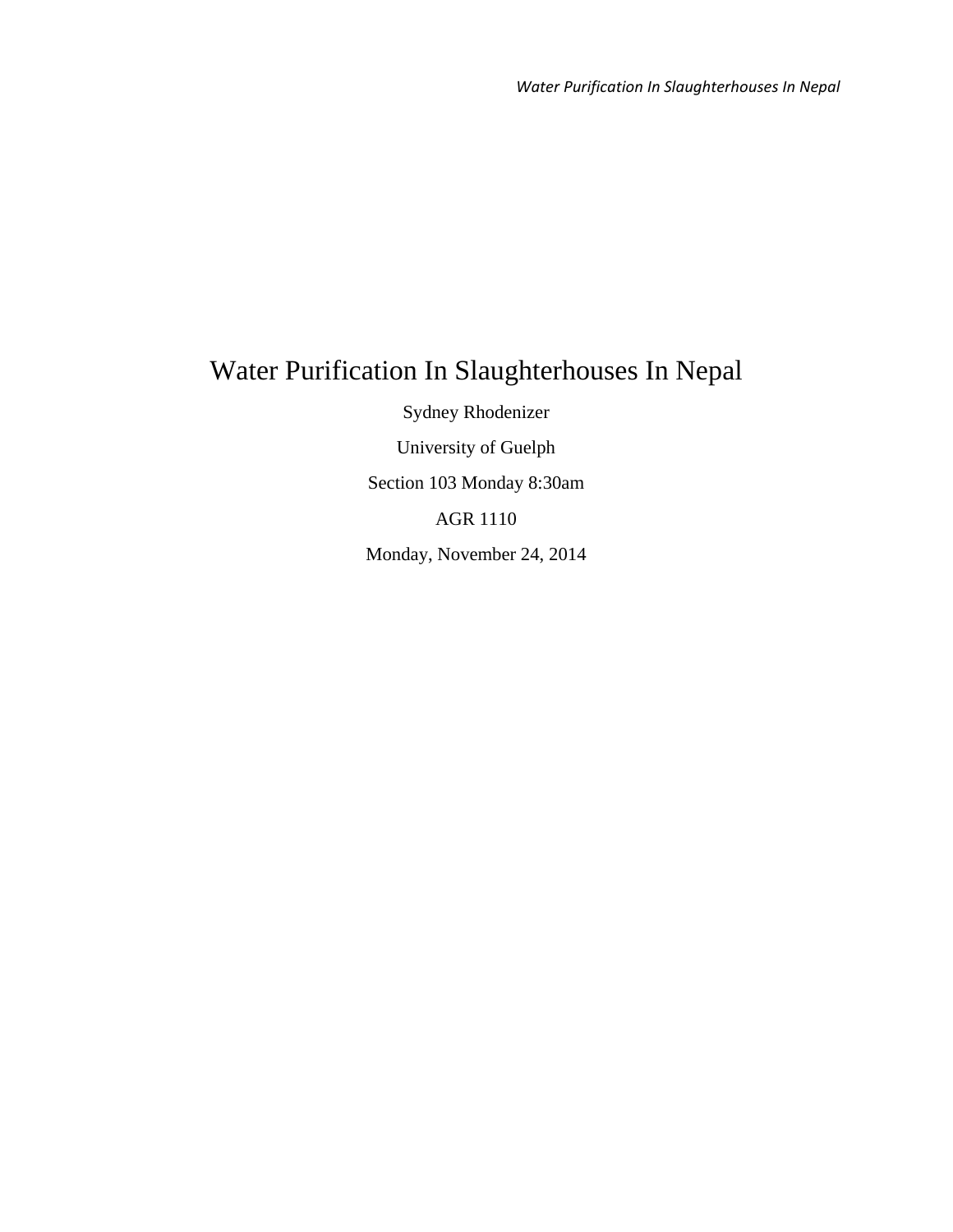## **Part 1: Production Information**

#### **Product Description:**

The Crown Berkey water purifier comes from Conscious Water, a Canadian distributor of Berkey gravity water purifiers. It was designed after the events of 9/11, to help provide quick clean water in emergency situations for large numbers of people. It can hold enough water for 40-150 people which is equivalent to six gallons of purified water at a time (Berkey, 2014). Berkey products are used worldwide by relief programs like UNICEF and the Red Cross in distressed countries to help provide clean, purified water where there may be chemicals or pathogens in the water (Berkey, 2014). Conscious Water is ran out of Collingwood Ontario, and is run from a home office and an off-site warehouse (Berkey, 2014). The founder of the company used to be a canoe guide and on a trip another guide told the group the importance of the water around them, which made him realize that the water people take in is extremely important for the health and to reach full potential (Berkey, 2014). He started to purify water for clients on canoe trips which led him to become an official distributor of Berkey products in Canada (Berkey, 2014).

The Crown Berkey originates from the design of John Doulton's ceramic filtration system for Queen Victoria (Berkey, 2014). The system has changed miraculously since 1835, with the first change coming to it in 1862 by John's son Henry, when bacteria was discovered (Berkey, 2014). Henry Doulton was knighted by King Edward VII, who allowed his company to use "Royal" in reference to its products (Berkey, 2014). He continued to make changes to the Berkey as it became more popular, causing one to be named "The Crown Berkey" (Berkey, 2014). There are seven different types of large Berkey water purifiers along with a water bottle, with the Crown Berkey being capable of serving the largest number of people (Berkey, 2014).<sup>\*</sup>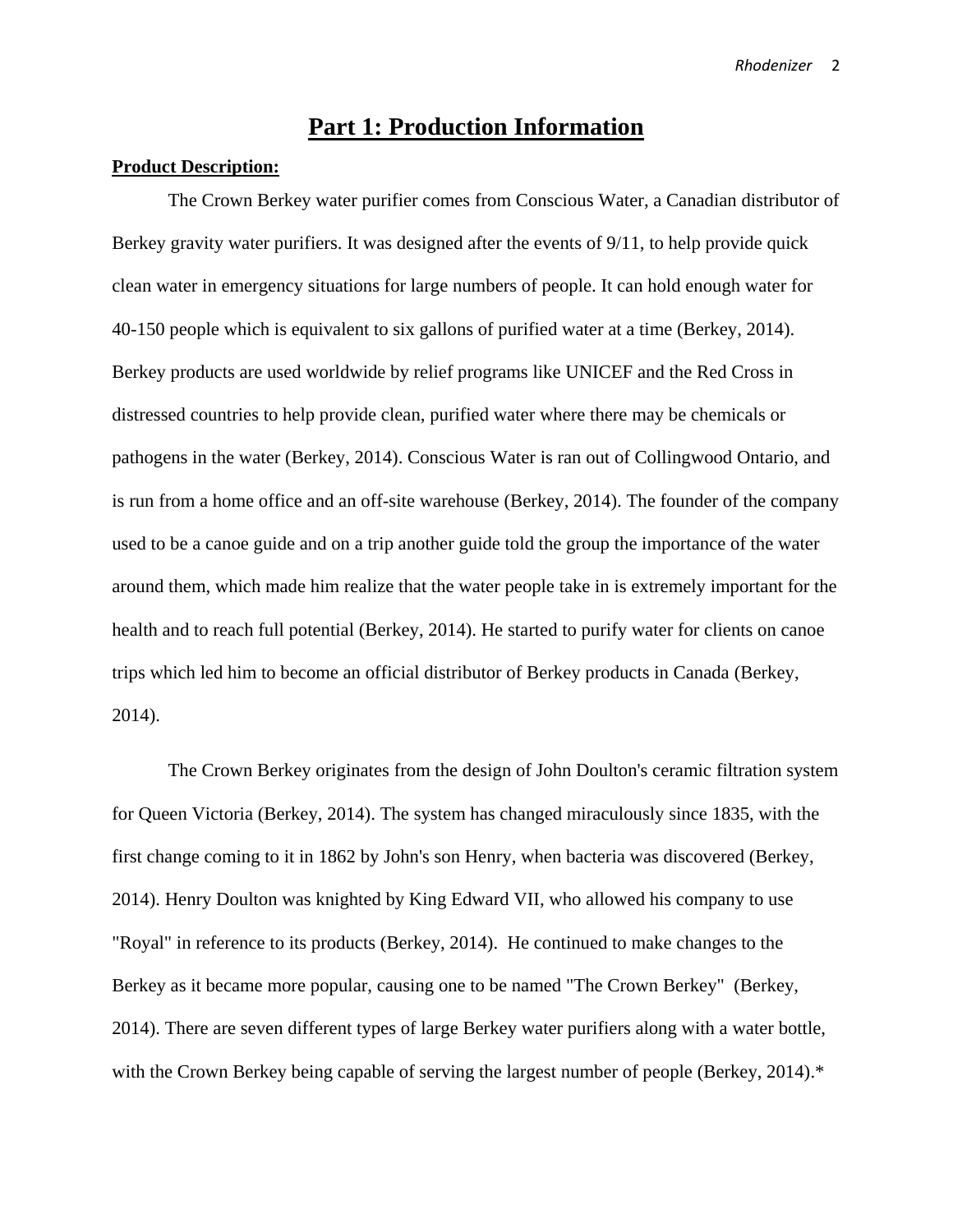The way the Crown Berkey's works is that water is poured into the upper chamber of the Berkey where gravity brings the water through the purification elements (Pantry Paratus, 2014). Contaminates are captured in the purifiers and within the water are small absorptive elements that are separated from the water (Pantry Paratus, 2014). The now purified water stays in the lower chamber where it can stay until needed and can be brought through the spout, or left to sit until needed (Pantry Paratus, 2014). The Berkey needs water pressure to work at its full potential (Pantry Paratus, 2014)**.** It is intended to remain stationary when filled (Pantry Paratus, 2014). The filters can be cleaned and be used over again for up to 5 years (Berkey, 2014).\*\*

\*Refer to figure 1 in the appendix for diagram of Henry Doulton's original design of the Berkey. \*\*Refer to figure 2 in the appendix for picture of the Crown Berkery.

#### **Health and Nutritional Information Associated:**

Polluted water can cause the meat to become infected with microorganisms that are harmful for consumers (Food and Environment, 2012). There are no proper safety precautions are taken when using the polluted water of Nepal, the polluted water itself is used when cleaning slaughterhouses and on the meat, causing there to be a severe risk to human health (Jimba, 2001). There are many different ways to remove bacteria and contaminants like; boiling water to kill bacteria, filtration, disinfection with iodine, chlorine, or chlorine dioxide, although they may not be 100% effective at times (Centers for Disease Control and Prevention, 2009).

The Berkey would be used in slaughterhouses to help provide clean, purified water where there may be chemicals or pathogens in the water. It would help prevent the contamination of meat when it is being cleaned and would be used to help with the whole sanitization of the slaughterhouses. Using clean water on the meat would prevent the spread, and causes of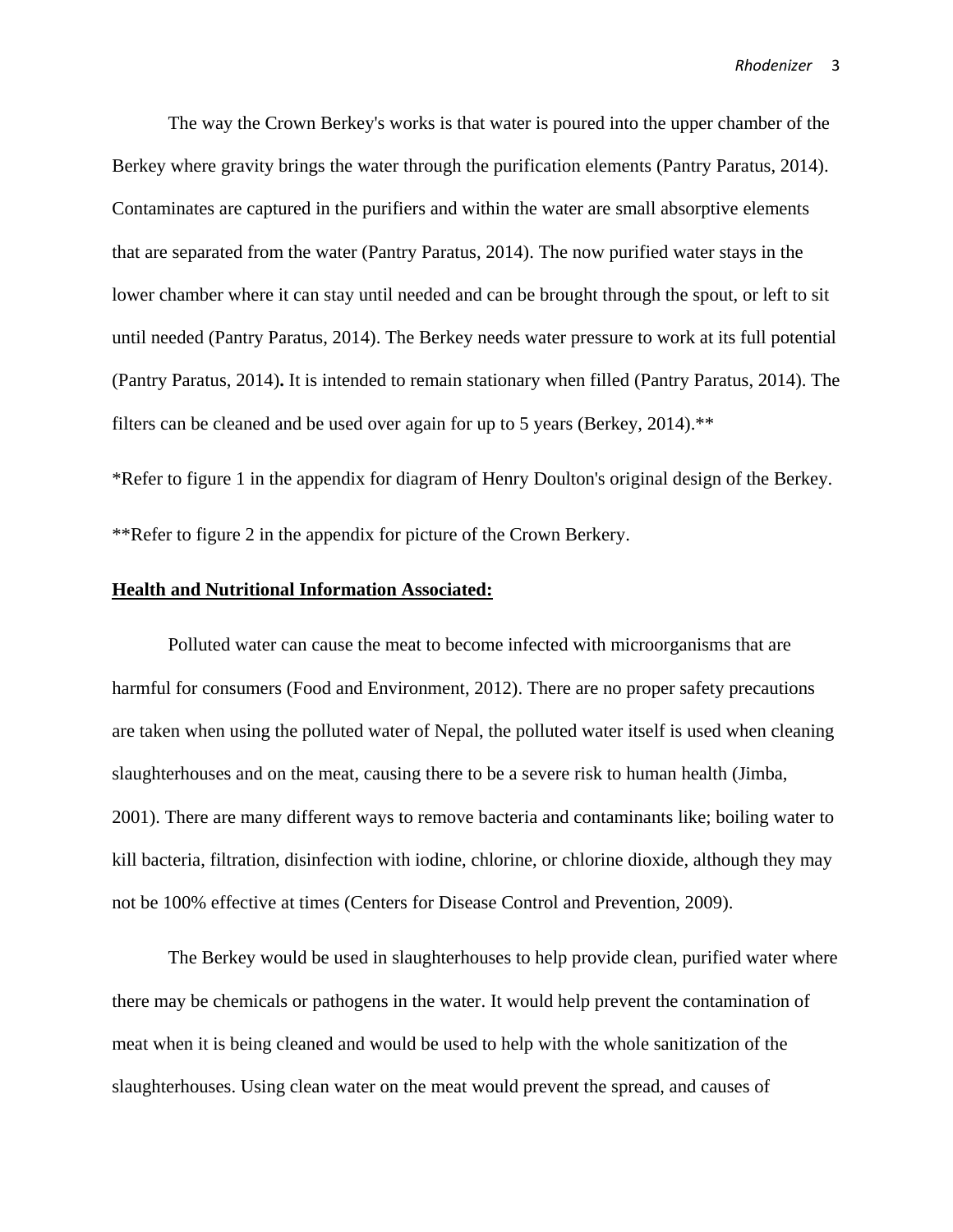Bacterial pathogens like Salmonella and E. coli to Viral pathogens like Hepatitis and Norwalk virus, to Protozoan parasites and chemical contamination from environmental contamination, in humans (Canadian Food Inspection Agency, 2013).

#### **Adaptations required:**

The Berkey is intended to remain stationary when filled, so the spout would need to be adapted for a hose connection for easier use and manoeuvring in slaughterhouses. To keep water pressure constant, there would need to be another adaption for it to intake water through a tap or hose connection. With an intake connection, it would ensure that there is constantly water flowing into it and that there is constantly purified water.\*

\*Refer to figure 3 in the appendix to an example hose connector elbow.

#### **Market Opportunity:**

The market opportunity for the Crown Berkey may not be big at first as most Nepalese haven't heard of the Berkey products before and won't know how they work. It would be an investment risk that most abattoir owners may not want to take unless they are given assistance from the government, or can see how the Berkey works before purchasing. Once the communities see how well the Berkey works sales should increase, and more people will have safe meat and drinking water.

#### **Benefits to Canada:**

With the Crown Berkey water purifier being exported from Canada to Nepalese slaughterhouses, it would create undoubtedly needed Canadian jobs with the Canadian Unemployment rate for October 2014 being 6.5% (Statistics Canada, 2014). The jobs it would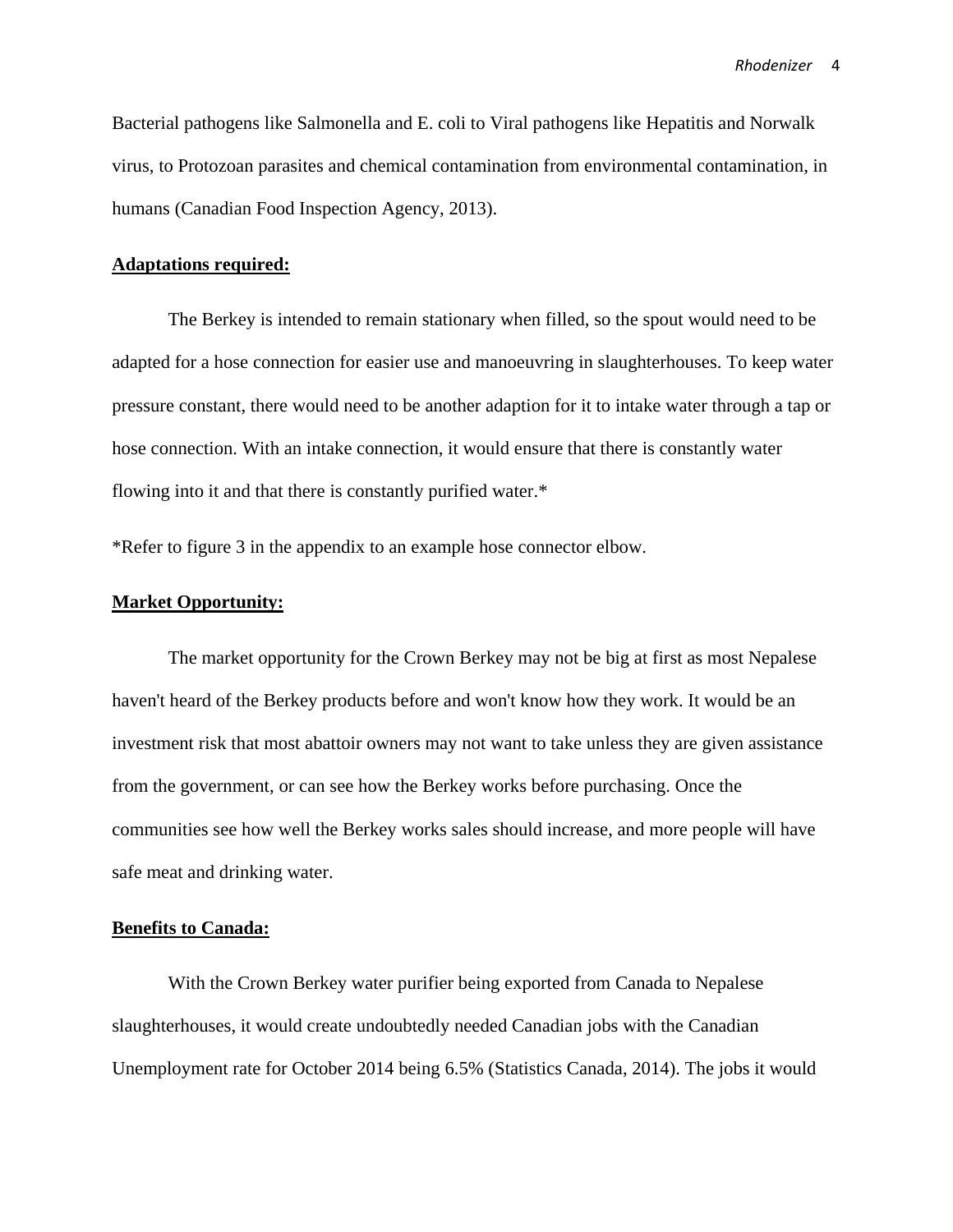create would be in the large manufacturing warehouses, along with jobs when shipping it to Nepal. There would also be two jobs created for Canadians to go to Nepal, one being a sales representative to sell the Crown Berkey system to the abattoirs and the second representative would be in Nepal to help the customers properly apply for loans and grants from the Nepalese government. The Canadian representatives would also help the locals start up a retail store based out of Kathmandu area.

## **Part 2: Export Potential to Nepal**

#### **Nepal:**

Nepal is landlocked by China and India in the Asian continent, it is home to the largest altitude changes, from land at sea level to the tallest mountain in the world; Mount Everest (National Geographic, n.d.). The government of Nepal functions as a federal democratic republic, with a political system of multiple parties, and is similar to Canada with many different levels of government (Global Edge, n.d.). There is current Prime Minister is Sushil Koirala, along with Sushil there is also the President Ram Baran Yadav (Global Edge, n.d.).

There are three geographical and ecological levels of land in Nepal that consist of many different types of regions (Naturally Nepal, n.d.). These regions include the lowlands (Terai plains), the midland (Hilly) and the highland (Himalayans) and run from east to west, with river water flowing vertically (Naturally Nepal, n.d.)\*. The majority of the land area is the hilly region, with highlands and lowlands almost being equal to each other (Nations Online, n.d.). With the land being mountainous there are a lot of terraces to help stop erosion, while the Terai plains flood seasonally (Raja Khanal, personal communication, October 3, 2014).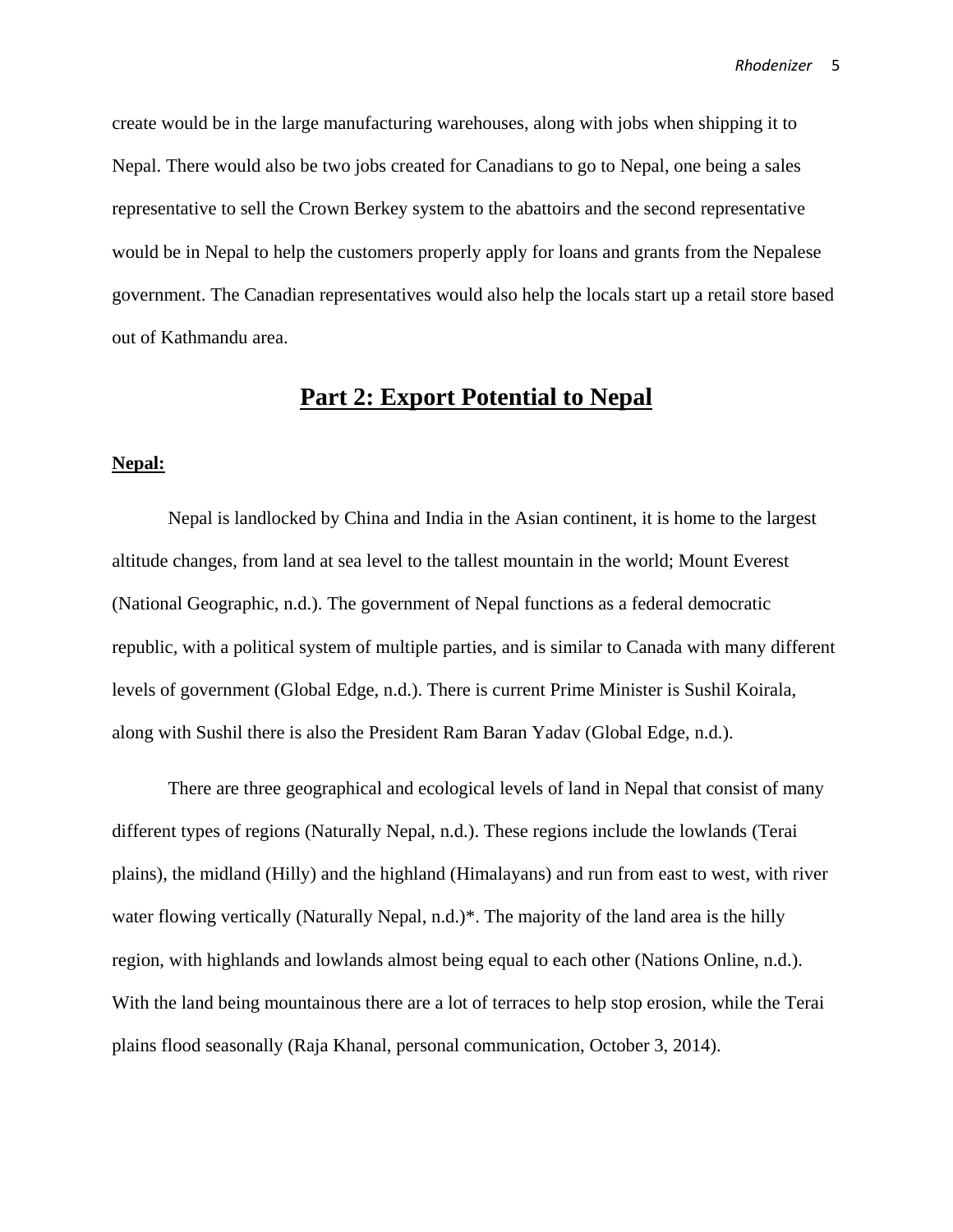80% of Nepal is classified as a rural country, with the GDP being 30% in Agriculture (Raja Khanal, personal communication, October 3, 2014). The farming done in Nepal is subsistence farming, instead of commercial farming like in Canada, meaning there are many crops year round on a single piece of land throughout the year to provide for the family (Raja Khanal, personal communication, October 3, 2014). The crops that are grown are grown from the previous year's seeds (Raja Khanal, personal communication, October 3, 2014). Mustard, maize, wheat and wet rice are the most commonly grown crops (Schroeder, 1985).

Hinduism and Buddism are both practiced, while Hinduism is more commonly practiced, although there is no longer a caste system in place, as it was prohibited by the government (Raja Khanal, personal communication, October 3, 2014). The Hindu's worship their cows as if they are god and the cow's are never culled for the purpose of food, they are left to live out their life once they are done producing (Raja Khanal, personal communication, October 3, 2014). Poultry, goat, buffalo and dairy farming are key livestock farming, the milk is collected from the goat, and cow, it is saved for the household, while some is sent to the city for sale's and pork is raised for meat (Raja Khanal, personal communication, October 3, 2014). Buffalo and poultry are multi-purpose animals, both are raised for meat, while the poultry is also raised for egg production, and the buffalo for milk (Raja Khanal, personal communication, October 3, 2014). Very few family's can afford to eat meat, so they eat lots of vegetables, rice and soups for meals (Raja Khanal, personal communication, October 3, 2014).

Although they may not slaughter their cattle, they do kill their buffalo, pork and poultry in polluted slaughtering locations, such as river banks and open roads, and use unhygienic and polluted water to clean the meat (Jimba, 2001)<sup>\*\*</sup>. Meat and contents of the animals are found on the floors of abattoirs, where they can come in contact with bacterial pathogens, viral pathogens,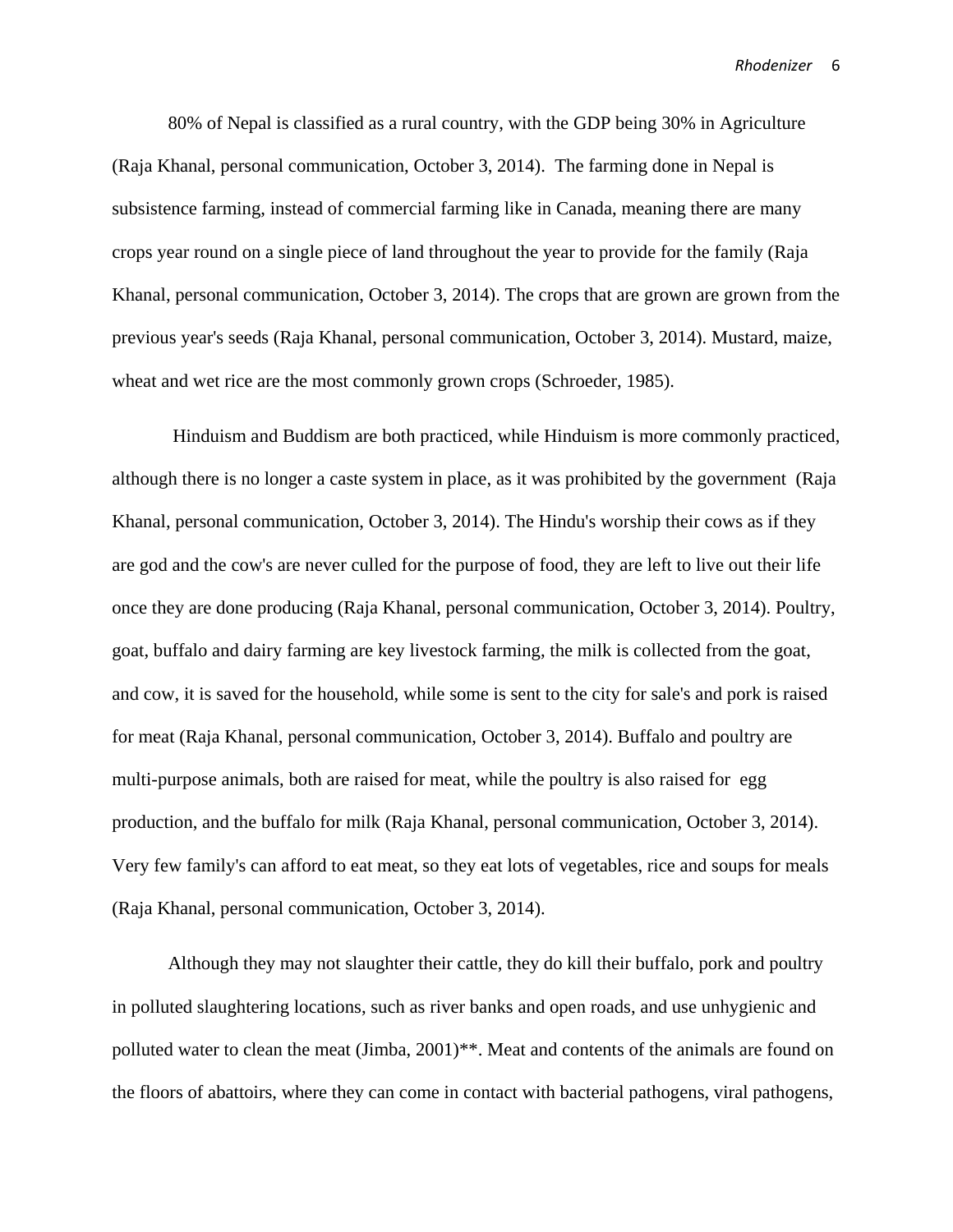protozoan parasites and chemical contaminants and become infected (Jimba, 2001). With almost half the one hundred eleven surveyed slaughter houses in Kathmandu, Lalitpur and Bhaktapur area being in terrible condition and very unhygienic, it increases the chances of meat becoming infected and making people sick (Jimba 2001). Although the Nepal Veterinary Council set a goal to set up slaughter houses throughout Nepal and to set up training programs on hygienic slaughtering practices both by 2003, the Nepalese government has not prioritized it due to the lack of health and agriculture studies within the country (Jimba, 2001).

\*Refer to figure 4 in the appendix to see land divisions of Nepal.

\*\*Refer to figure 5 in the appendix to view how cleaning of chickens is done.

#### **Transportation:**

The Crown Berkey would be shipped from Conscious Waters warehouse on a truck or train to either Toronto and be sent via boat to New Delhi, India. From New Delhi the Berkey will be shipped to Kathmandu Metropolitan City by truck.\* From the city it would be distributed to places in need, like a Berkey retail store if one is opened up. If sent individually the Berkey's can be sent from Conscious Waters warehouse using Canada Post via International Parcel- Air or International Parcel- Surface. Being shipped individually by Canada Post would be more expensive in the long run but takes less time, whereas being shipped by a boat would be a lot cheaper in the long run for the amount of Berkey's that fit on pallets but it would take longer to get to Nepal.\*\*

\* Refer to figure 6 in the appendix to view the mapped route for shipping.

\*\* Refer to figure 7 in the appendix to view a mapped out route from New Delhi to Kathmandu.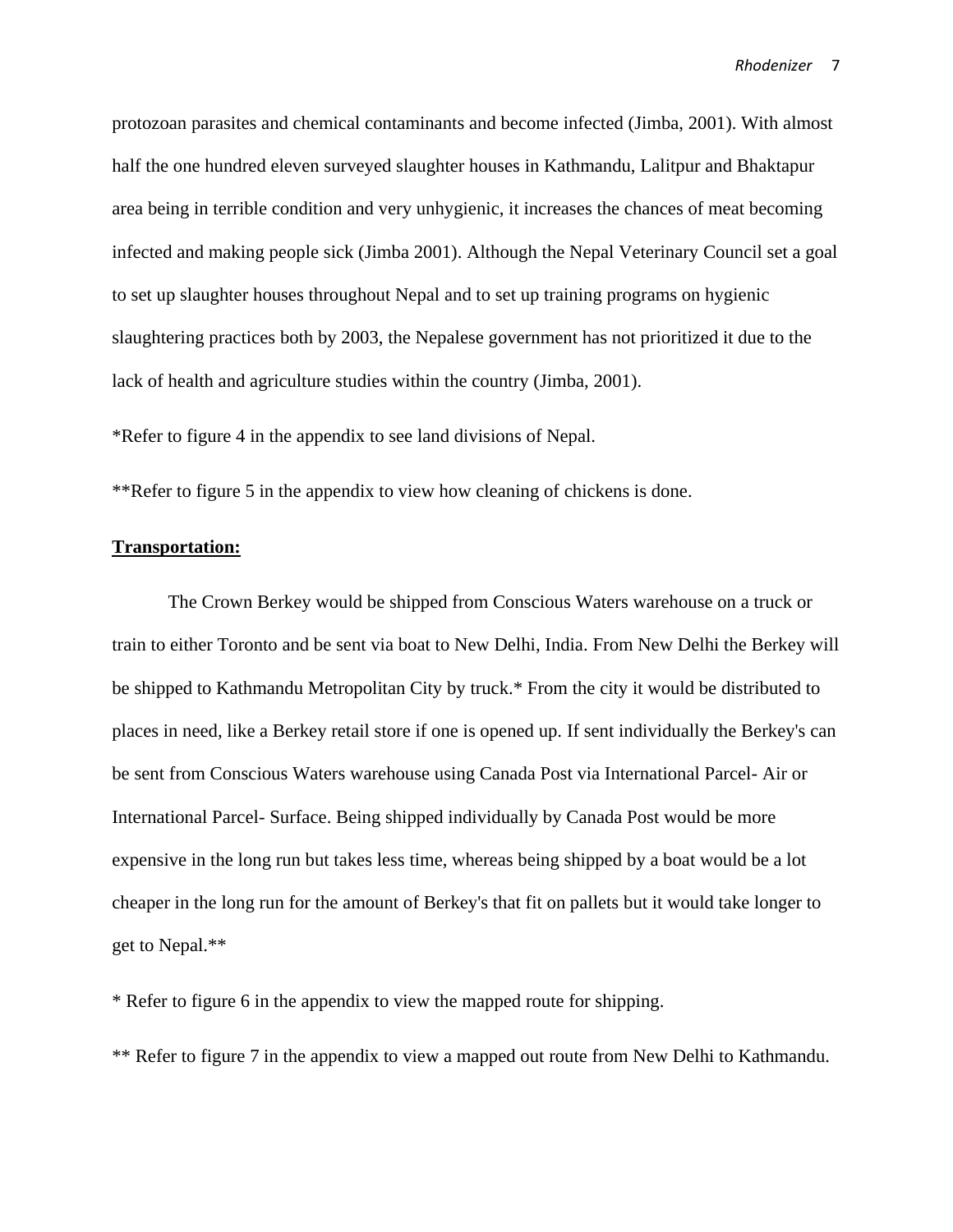#### **Benefits to Nepal:**

Importing the water purifiers to Nepal would benefit slaughterhouses because it would purify the water being used to clean the facility and on the carcasses. It would show the Nepalese the importance of safe and clean water being used on fresh meats during the butchering process. Importing the purifier would lower the risk of disease and infection transmission, and has potential to change the health of the country as a whole. It would also create jobs in Nepal and if a retail store were to open up in the city of Kathmandu area, there would be sales people in the store, and there would also need to be a representative from Nepal to go along with the Canadian representatives to connect with the locals and help out in selling the product.

 As the city of Kathmandu is currently starting to build a new abattoir 19 kilometres from the city, that abattoir will be in need of a three to four Crown Berkey's to have a good amount of purified water for sanitation (Karobar, 2014). According to Karobar Economic Daily there are already 60 slaughterhouses in the Kathmandu Valley area, the majority of which are unhygienic and would each need at least one to two Berkey's as their slaughterhouses are small scale and do not process a large enough amount of animals on a daily basis to require any more purifiers (Karobar, 2014).

#### **Cost:**

 To purchase the Crown Berkey it would cost roughly \$349.00 with two filters or \$448.00 for four filters, you can get it with up to eight filters but due to the cost it would be unfeasible for the Nepalese (Berkey 2014).\* The cost of the adaptations are unknown but wouldn't cost more than \$100.\*\*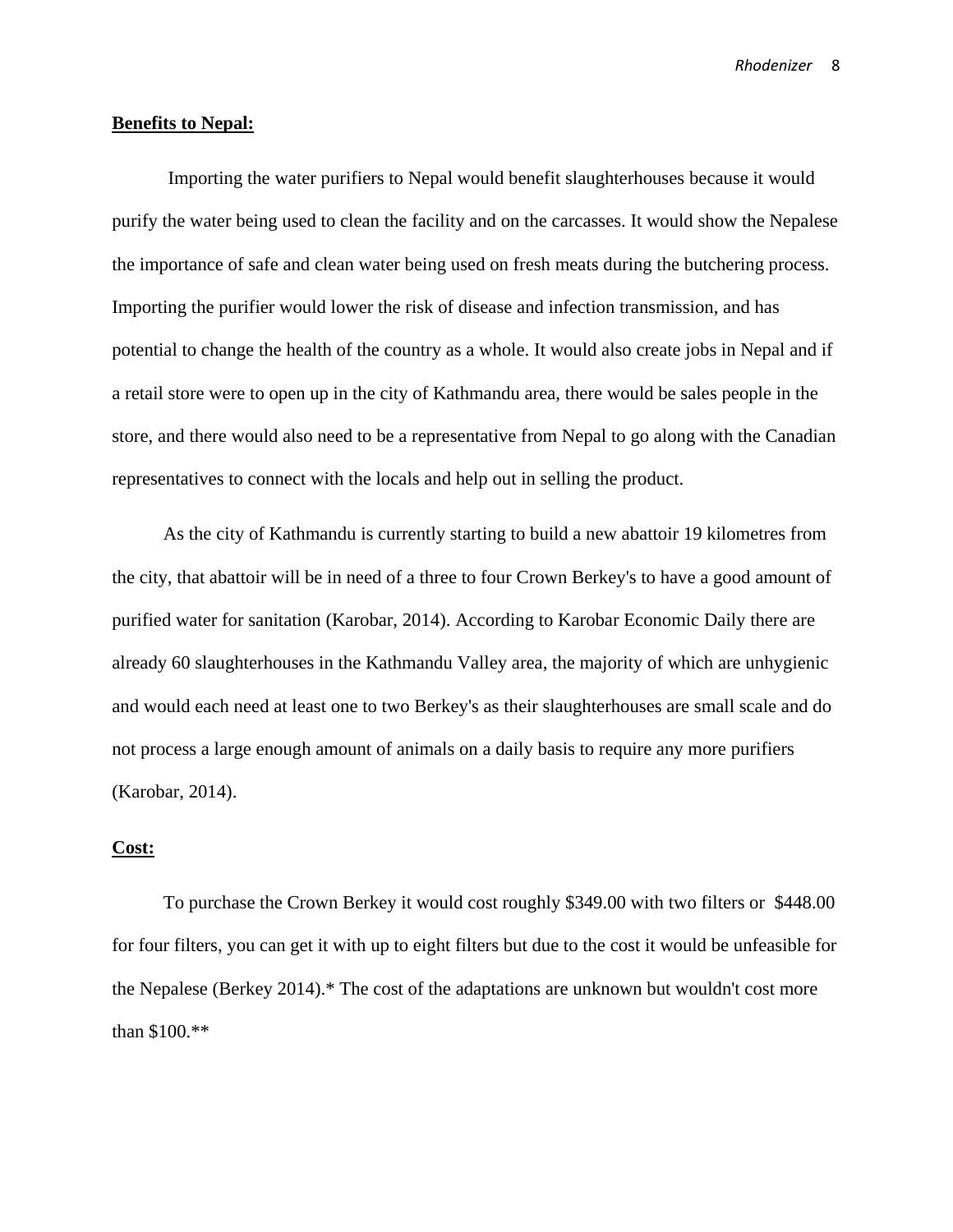Shipping individually would cost \$141.21- \$280.91 via Canada post (Canada Post, 2014). The cost to send twenty Crown Berkey's from Toronto using A1 Freight forwarding via pallets and crates on a boat to New Dehli, India is roughly \$292.20 USD. The product would need to be driven from New Delhi to Kathmandu by either UPS or FedEx, it would be a 17 hour and 39 minute drive, the cost for that trucking is unknown. To send twenty Berkey's via airfreight to Kathmandu from Toronto is \$560.00 USD. The upfront cost of the Berkey would have to be inflated to cover the cost of shipping it to Nepal, but with the cost of shipping twenty Berkey's via A1 Freight Forwarding being so low it would reduce cost to send them to Nepal via boat rather than Air, which would reduce the cost the buyers would have to pay for their product.

 According to Raja Khanal one Canadian dollar is roughly worth \$90 Nepalese Rupee (Raja Khanal, personal communication, October 3, 2014). For the cost of the Crown Berkey it would be very beneficial for the locals although costly, since the Kathmandu area is building a new abattoir and the possibility of the unhygienic abattoirs being shut down, they wouldn't be in need of the Crown Berkey, only the new abattoir and the old ones that do stay open.

| <b>Shipment</b><br><b>Method</b>                     | Number of<br><b>Berkey's</b><br><b>Being sent</b> | Cost                      | <b>Starting</b>                          | <b>Middle</b><br><b>Destination</b> | Final<br><b>Destination</b> |
|------------------------------------------------------|---------------------------------------------------|---------------------------|------------------------------------------|-------------------------------------|-----------------------------|
| <b>Canada Post</b>                                   |                                                   | $$141.21-$<br>\$280.91CND | Collingwood,<br>Ontario                  | N/A                                 | Kathmandu                   |
| A1 Freight<br><b>Forwarding</b><br>via Boat          | 20                                                | \$292.20 USD              | Vancouver,<br><b>British</b><br>Columbia | New Delhi                           | Kathmandu                   |
| A1 Freight<br><b>Forwarding</b><br>via<br>Airfreight | 20                                                | \$560.00 USD              | Toronto,<br>Ontario                      | N/A                                 | Kathmandu                   |

\* All cost done in Canadian dollars unless indicated otherwise.

\*\* Refer to Table 1 in the Appendix for the broken down cost of The Crown Berkey.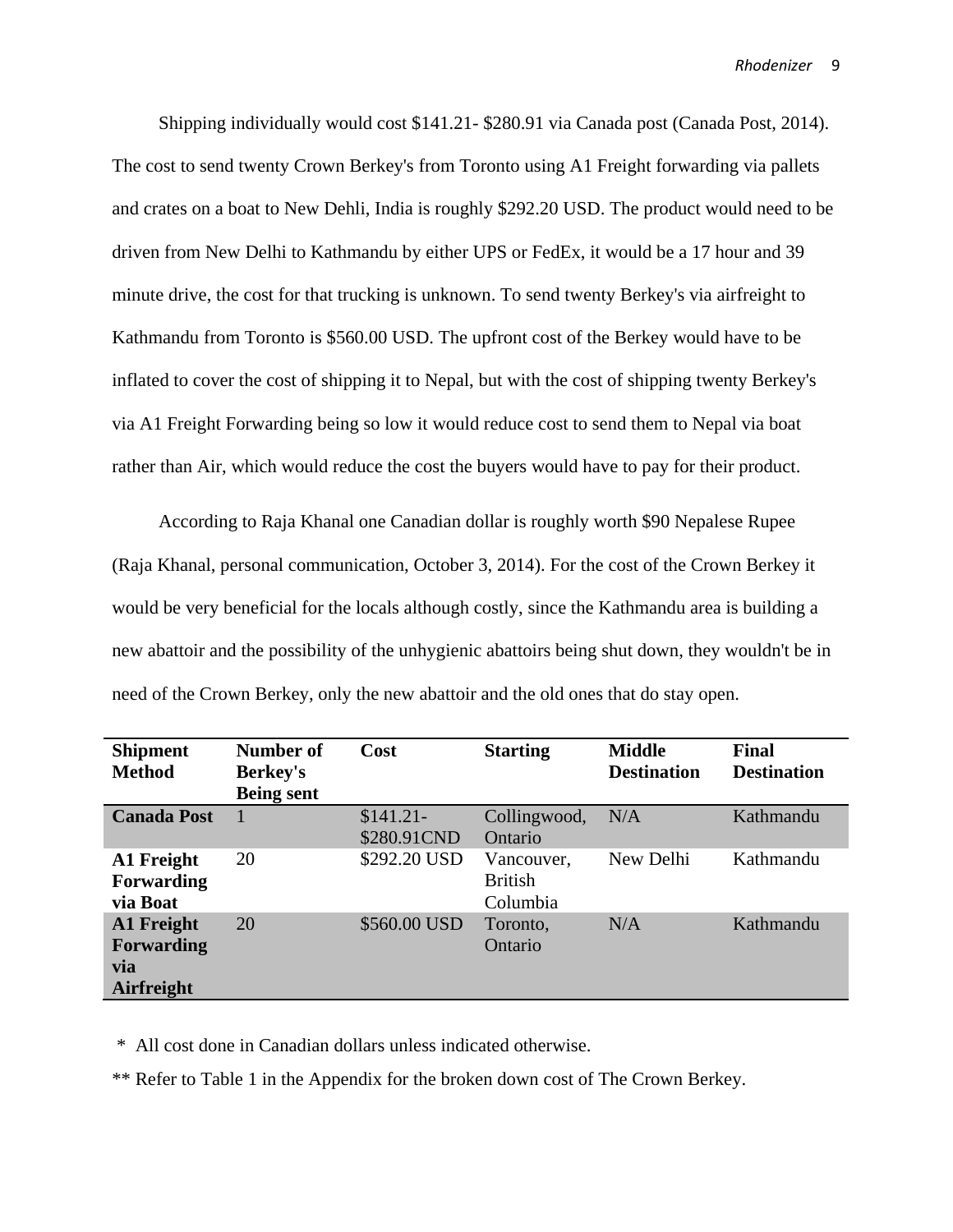#### **Loans/Grants:**

The costs of the Berkey's could possibly be funded as loans or grants from the Nepalese government to the owners of the slaughterhouses, as the cost of one Berkey would cost too much for the slaughter houses and may force them to shut down, but if the government were to work with the slaughter houses it would cut cost, and make it more beneficial for the operators and consumers.

#### **Marketing Strategy:**

The Crown Berkey will be marketed to the owners of the abattoirs throughout Nepal, with the majority being in the Kathmandu Valley area. The Crown Berkey is an investment risk the Nepalese sense they don't know how the Berkey works. A Canadian and Nepalese representatives would work together to market the Berkey's, they would go abattoir to abattoir trying to sell the product. The Nepalese sales representative would be there to talk to the client in their first language of Nepali, and would help with the language barriers. The Canadian representative would be there to convince the client and talk about the fine details. If it is seen that there is enough sales for the Crown Berkey, or any Berkey in particular a small retail store would be opened in the Kathmandu area with a small but wide variety of Berkey's for sale.

#### **Competition:**

The main Canadian competitors for the Crown Berkey water purifier would be the Santevia purifier, Aquasana, Brita and Propur, all of which compare really well to the Berkey although they do not purify all viruses and bacteria like the Crown Berkey does (Berkey, 2014). The reason to choose the Crown Berkey is because it purifies the most water the quickest and the filter life span is typically twice as long as any leading competitor (Berkey, 2014). The Crown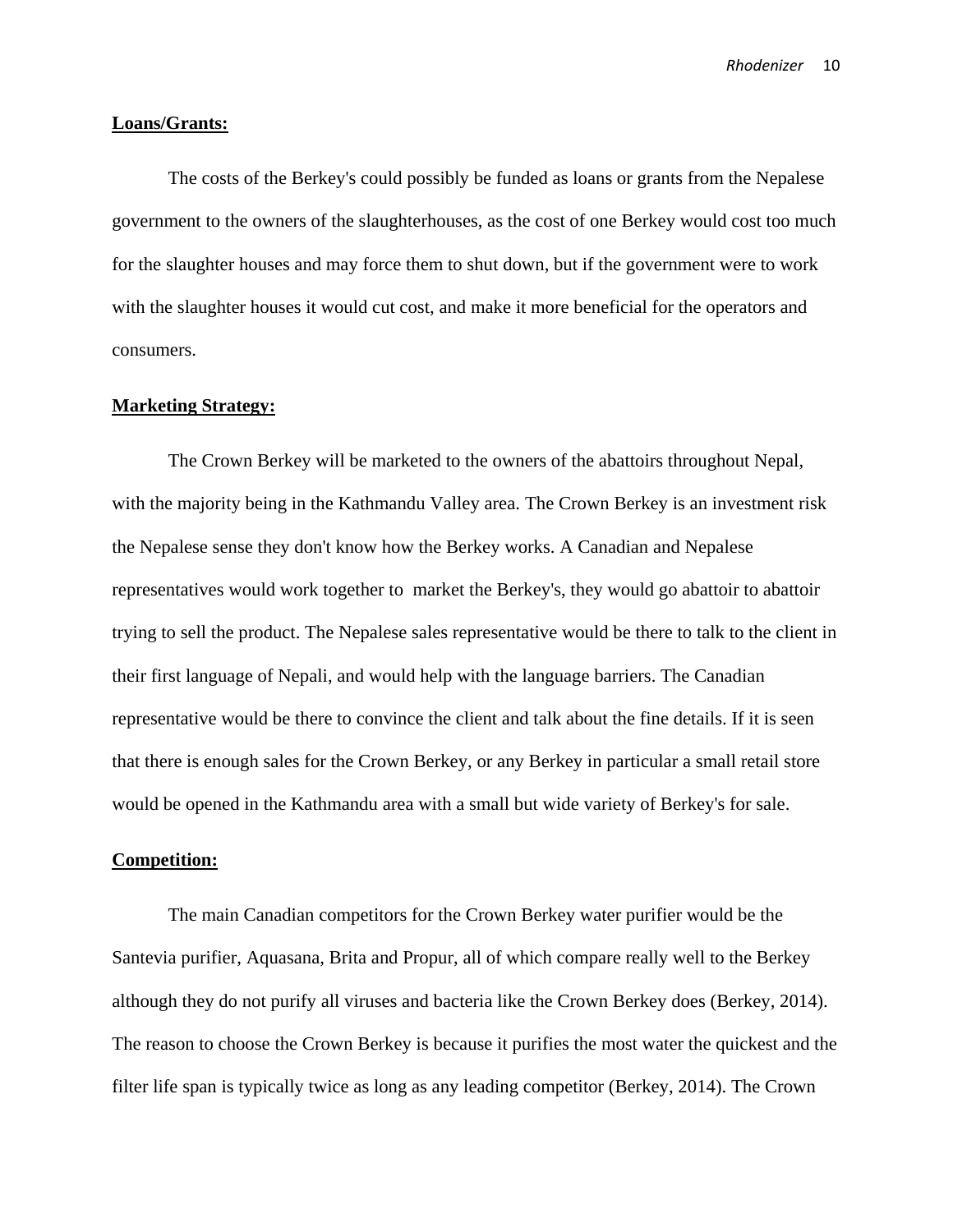Berkey also competes very similarly to the American version of the Berkey as it has the same specifications and productivity. \*

\*Refer to Table 2 in the appendix for a comparison of the Crown Berkey with competitors

#### **Future Studies Required and Unknowns**

Labour cost for employees to work in the manufacturing warehouses, the cost the representatives are all unknown at the present time, it would need to be looked at in the future to determine the sales cost of the Crown Berkey. The cost of shipping and transporter for the Berkey to go from Collingwood to Toronto, and New Delhi to Kathmandu is unknown, and would need to be looked at as well before it can be shipped over to Kathmandu. Possible Canadian and Nepalese loans and grants would need to be found to help reduce shipping cost and/or sales cost.

#### **Recommendations:**

Although the Crown Berkey is being sent to Nepal with the purpose of being used in slaughterhouses, it can also be sent for the use in communities that do not have good drinking water. It can also be sent to hospitals to help provide clean drinking water. Furthermore, the Crown Berkey can also be sent to Nepal for relief groups to use. With there being many different sizes of the Berkey to serve for different purposes, smaller sizes may want to be sent to Nepal for the use of supplying water in polluted and contaminated areas. The Crown Berkey may only be sent to Nepal in the Kathmandu area to see how efficient they are before committing to more for the abattoirs and city.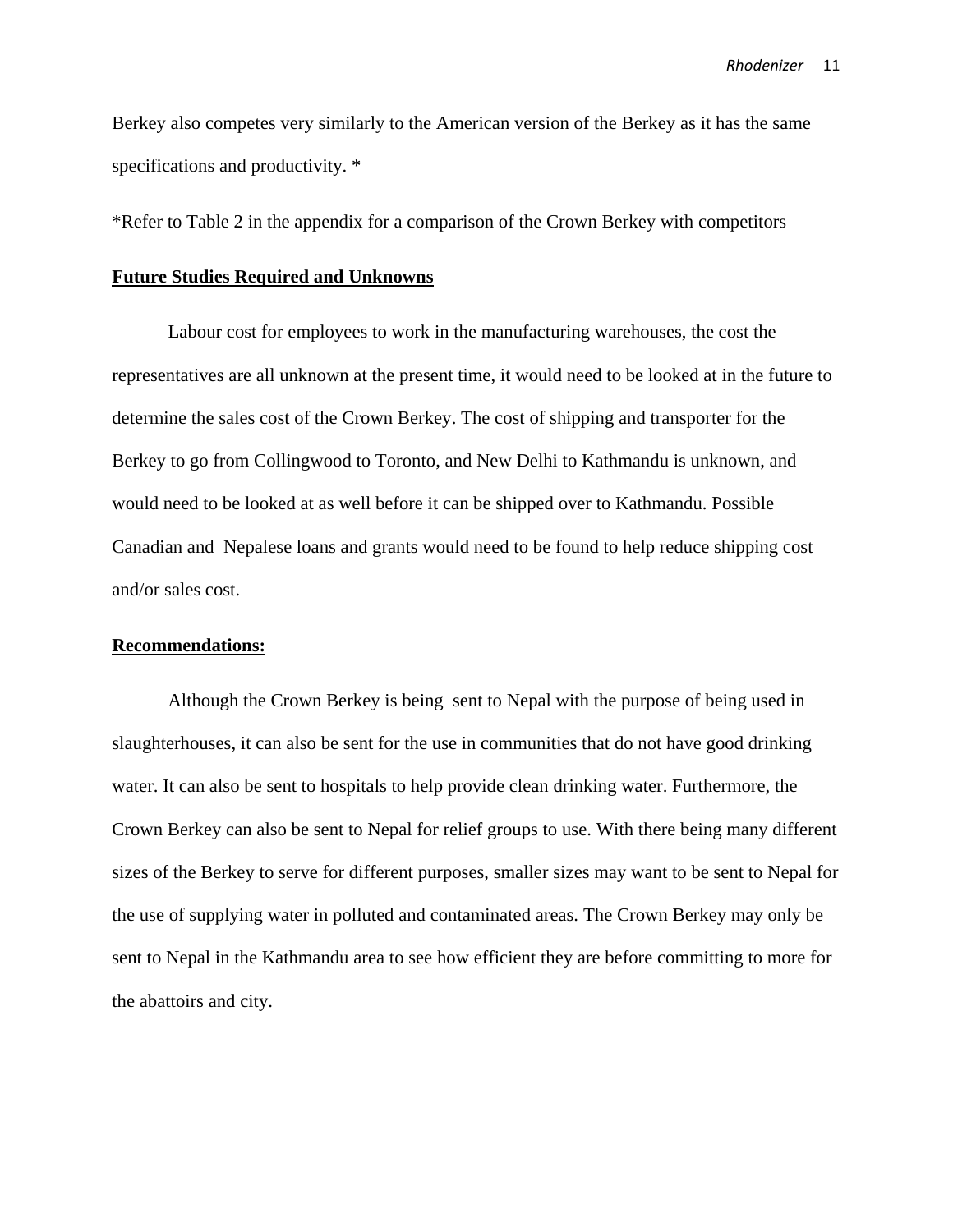# Appendix

#### Product Description:



**Figure 1:The original design of Henry Doulton's Berkey.** 

**http://www.consciouswater.ca/gravity-water-filter**



**Figure 2: The new and improved Crown Berkey.**

**http://www.consciouswater.ca/gravity-water-filter**

#### Adaptations:



**Figure 3: Possible style of a hose connector, for adaptation to be done to the Berkey. http://www.metals-b2b.com/b2b/iron\_and\_steel/3/brass\_hose\_connector\_124.htm**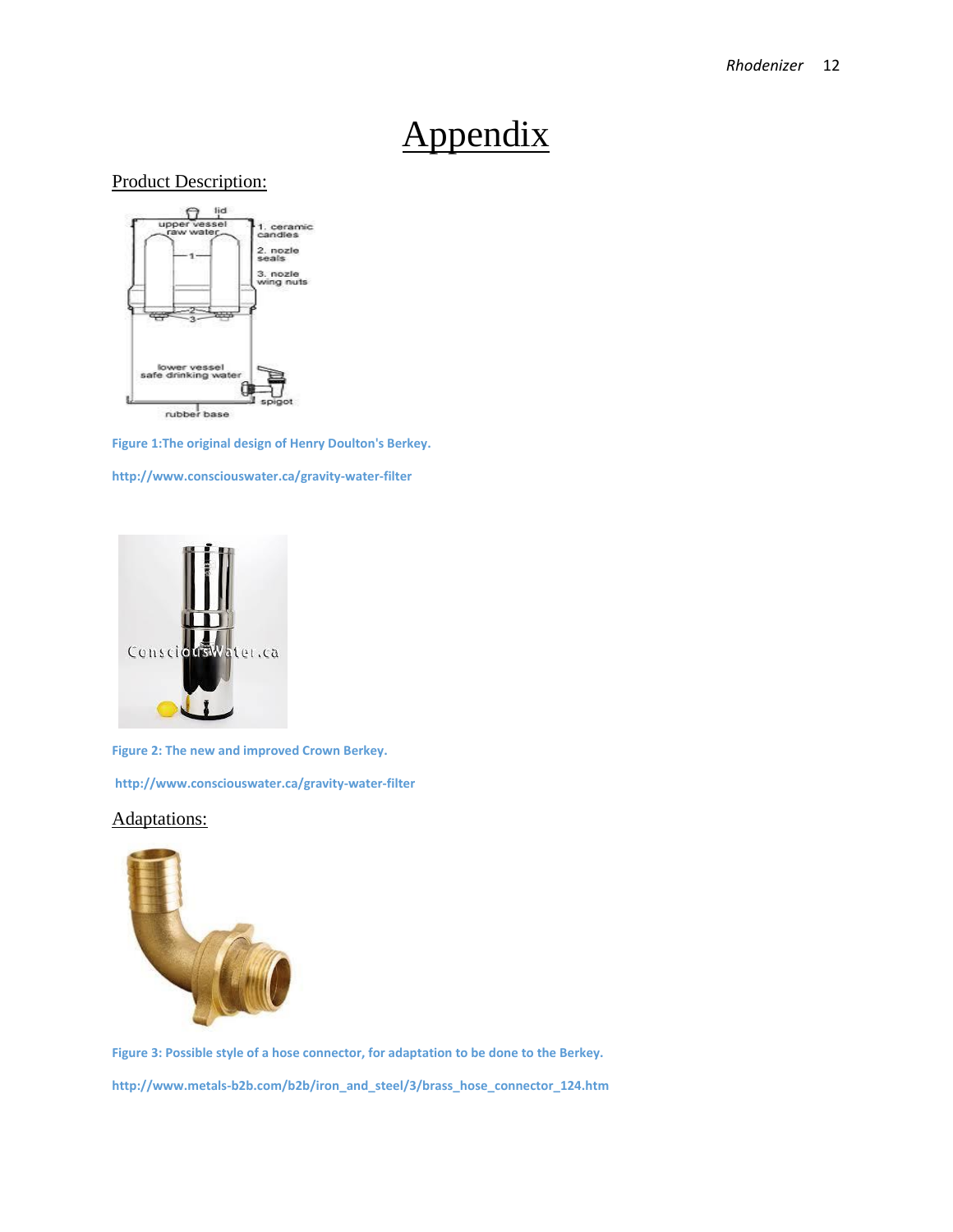Nepal



**Figure 4: (Figure 4) Land Divisions of Nepal** 

**http://www.highlandsherpatrek.com/nepal/information/geography-of-nepal.html**



**Figure 5: Processing of chicken in the streets of Nepal.** 

**http://leahrolson.wordpress.com/category/nepal/page/2/**

#### Transportation:



**Figure 6: Mapped out shipping route from Collingwood Ontario, to Nepal. https://www.google.ca/maps/dir/Kathmandu,+Nepal/Collingwood,+ON/@29.9308042,-**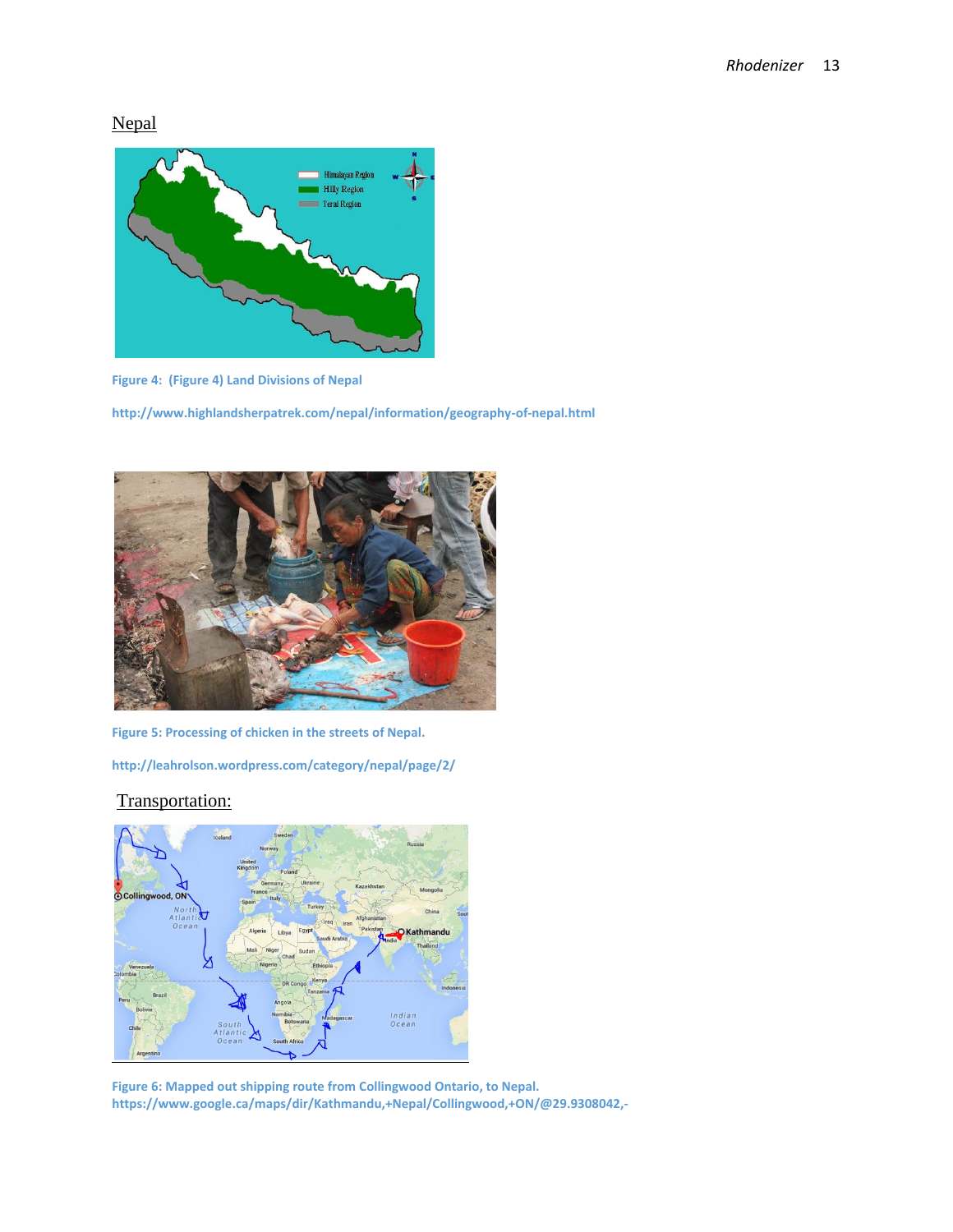**15.4178996,2z/data=!4m13!4m12!1m5!1m1!1s0x39eb198a307baabf:0xb5137c1bf18db1ea!2m2!1d85.333333!2d27.7!1m5!1 m1!1s0x**



**Figure 7: Mapped out route from New Delhi to Kathmandu. https://www.google.ca/maps/dir/Kathmandu,+Nepal/New+Delhi,+Delhi,+India/@27.7333957,76.535625,6z/data=!3m1!4b1 !4m13!4m12!1m5!1m1!1s0x39eb198a307baabf:0xb5137c1bf18db1ea!2m2!1d85.333333!2d27.7!1m5!1m1!1s0x39**

#### Cost:

|                              | <b>Canada Post</b><br>$(1$ Berkey $)$ | <b>A1 Freight Forwarding</b><br>By Boat (20 Berkey's) | <b>A1 Freight Forwarding</b><br>By AirFreight (20<br><b>Berkey's)</b> |
|------------------------------|---------------------------------------|-------------------------------------------------------|-----------------------------------------------------------------------|
| Cost                         | \$349.00-\$448.00                     | \$349.00-\$448.00                                     | \$349.00-\$448.00                                                     |
| <b>Shipping</b>              | \$121.21-280.91                       | \$14.61                                               | \$28.00                                                               |
| <b>Adaptations</b>           | \$100.00                              | \$100.00                                              | \$100.00                                                              |
| <b>Rough Cost per Berkey</b> | \$570.21-\$828.91                     | \$463.61-\$562.61                                     | \$477.00-\$576.00                                                     |
|                              |                                       |                                                       |                                                                       |

**Table 1: Individual breakdown for each Berkey**

#### Competition:

|                      | <b>Crown Berkey</b> | <b>Santevia</b> | Aquasana       | <b>Brita</b>   | <b>ProPur</b>  |
|----------------------|---------------------|-----------------|----------------|----------------|----------------|
| <b>Virus Removal</b> | Yes                 | No              | N <sub>0</sub> | N <sub>0</sub> | N <sub>0</sub> |
| <b>Base Cost</b>     | \$349.00            | \$200.00        | \$124.99       | \$18.99        | \$239          |
| <b>Max Hourly</b>    | 6.5                 |                 | Unknown        |                | 9              |
| output               |                     |                 |                |                |                |
| (gal/hour) Base      |                     |                 |                |                |                |
| <b>Max Cost</b>      | \$646.00            | \$200.00        | \$124.99       | \$18.99        | \$338.00       |
| <b>Max Hourly</b>    | 26                  | 2               | Unknown        | 2              | 18.5           |
| output               |                     |                 |                |                |                |
| (gal/hour)           |                     |                 |                |                |                |

**Table 2: Comparison of the Crown Berkey with competitors https://www.consciouswater.ca/berkey-water-purifier/**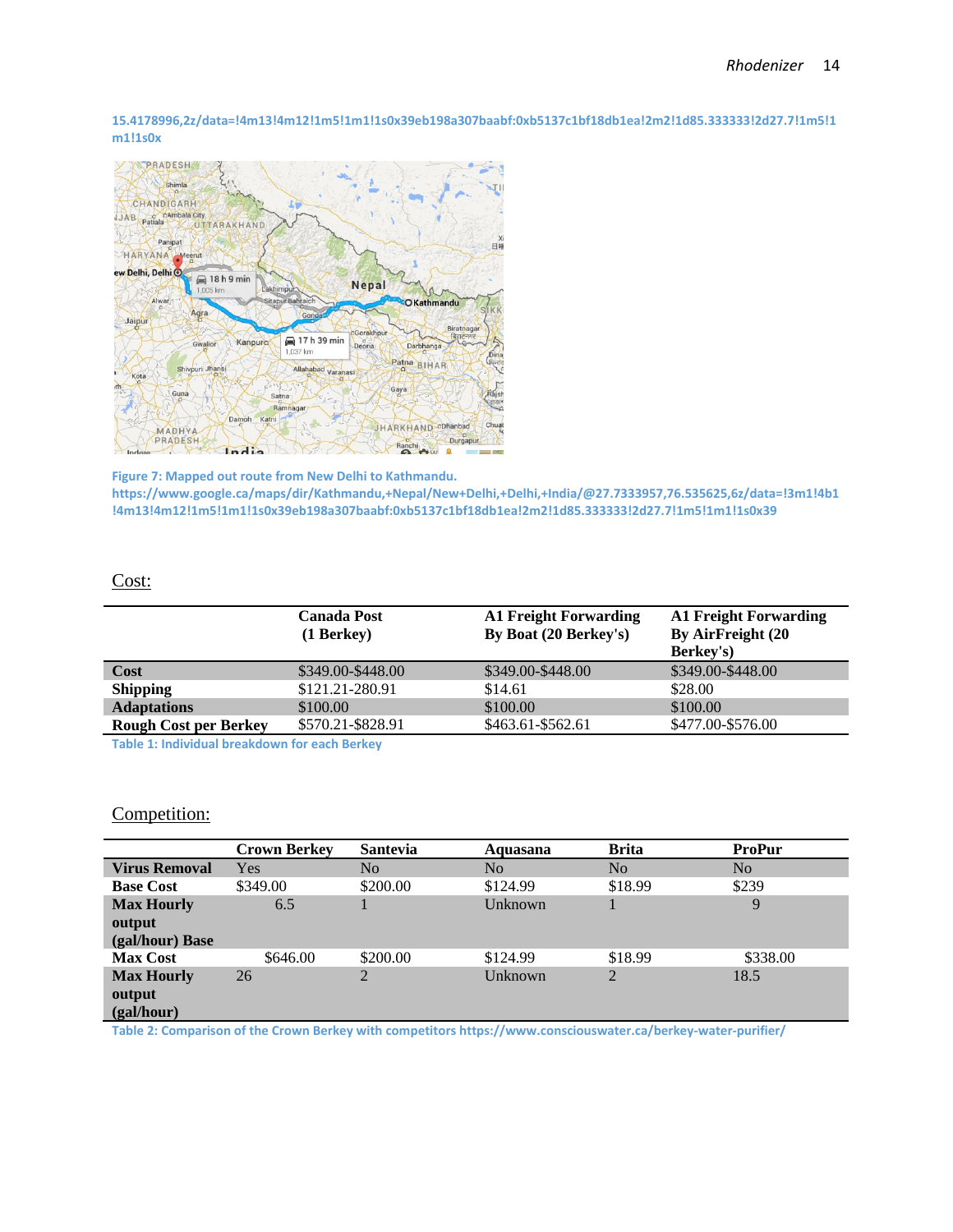### Recommendations:



**Figure 8: Comparison of all the Berkey's that could be sent to Nepal for other uses. http://www.consciouswater.ca/berkeywater-purifier/**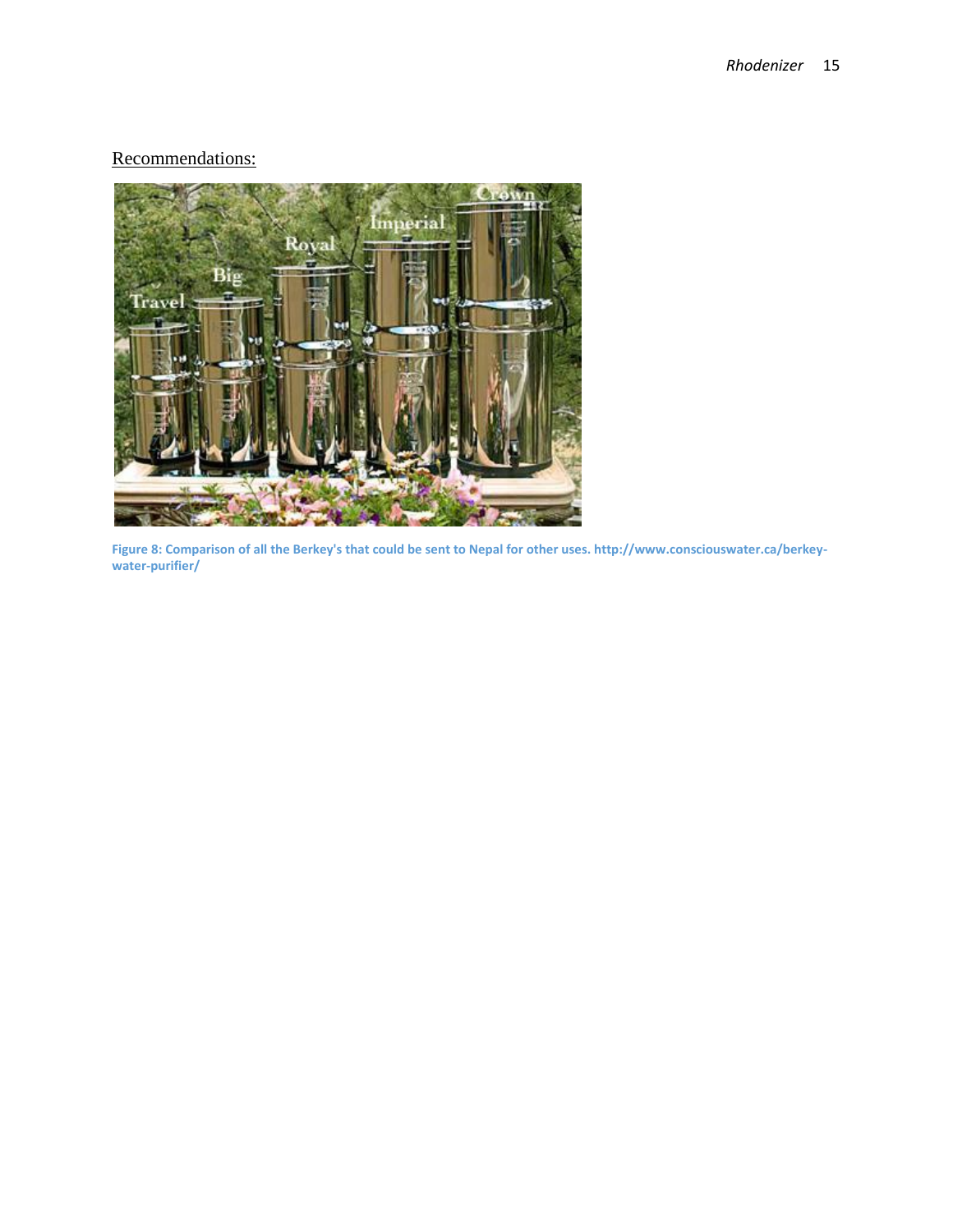## References

[Berkey] Anonymous. (2014). About us. Retrieved Oct. 1, 2014, from <http://www.consciouswater.ca/>

- [Berkey] Anonymous. (2014). Crown berkey water purifier and options. Retrieved Oct. 3, 2014, from [https://www.consciouswater.ca/conscious-water-store/crown-berkey-water-purifier](https://www.consciouswater.ca/conscious-water-store/crown-berkey-water-purifier-and-options/)[and-options/](https://www.consciouswater.ca/conscious-water-store/crown-berkey-water-purifier-and-options/)
- [Food and Enviroment] Anonymous. (2012). Major issues about the safety of meat in nepal. Retrieved Oct. 3, 2014, from [http://www.foodandenvironment.com/2012/12/major-issues](http://www.foodandenvironment.com/2012/12/major-issues-about-safety-of-meat-in.html)[about-safety-of-meat-in.html](http://www.foodandenvironment.com/2012/12/major-issues-about-safety-of-meat-in.html)
- [Karobar] Anonymous. (Aug. 2014). Preparation for abbatoir in dhading. Retrieved Oct. 3, 2014, from<http://www.karobardaily.com/news/2014/08/pre>
- A1 Freight Fowarding. (2014). Quote #86820 OCEAN FREIGHT LCL (LESS THAN CONTAINER LOAD) INTERNATIONAL SHIPPING BOXES, CRATES AND PALLETS. Retrieved 11/22, 2014, from <http://www.a1freightforwarding.com/quote/booking.php>

Animal Production and Health Commission for Asia and the Pacific. (2013). Abattoi development; options and designs for hygenic basic and medium-sized abattoirs; slaughterhouses for red-meat animals in APHCA-member countries. Retrieved Oct. 4, 2014, from<http://www.fao.org/docrep/010/ai410e/ai410e04.htm>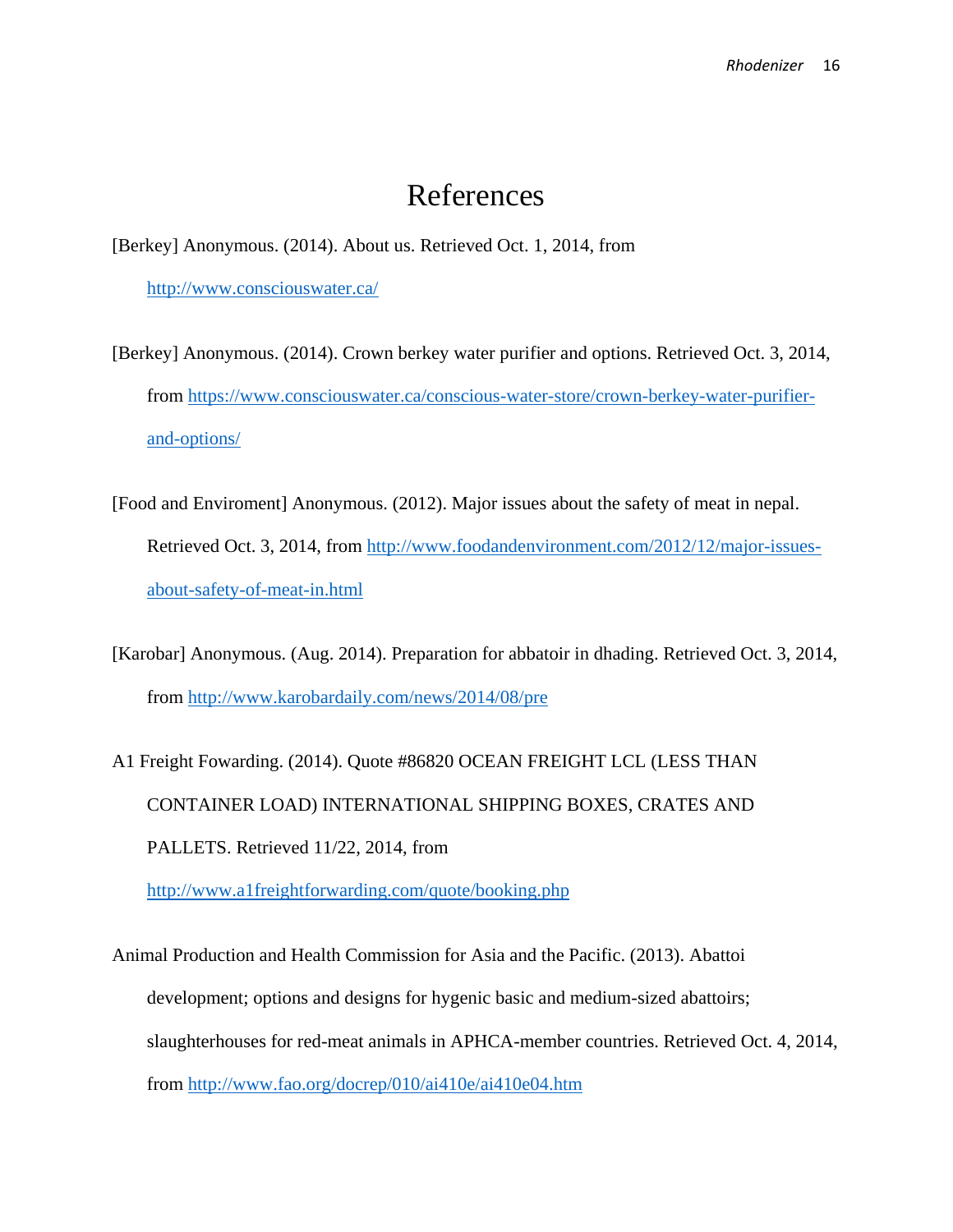Canada Post. (2014). Cost. Retrieved 11/02, 2014, from

<http://www.canadapost.ca/cpotools/apps/far/business/findARate?execution=e1s4>

- Canadian Food Inspection Agency. (2013). Safe water processing. Retrieved 11/20, 2014, from [http://www.inspection.gc.ca/food/non-federally-registered/safe-food-production/safe](http://www.inspection.gc.ca/food/non-federally-registered/safe-food-production/safe-water/eng/1357705718160/1357706182889)[water/eng/1357705718160/1357706182889](http://www.inspection.gc.ca/food/non-federally-registered/safe-food-production/safe-water/eng/1357705718160/1357706182889)
- Centers For Disease Control Prevention. (2009). A guide to drinking water treatment and sanitation for backcountry & travel use. Retrieved 11/21, 2014, from [http://www.cdc.gov/healthywater/drinking/travel/backcountry\\_water\\_treatment.html](http://www.cdc.gov/healthywater/drinking/travel/backcountry_water_treatment.html)
- Global Edge. (n.d.). Nepal: Government. Retrieved 11/19, 2014, from <http://globaledge.msu.edu/countries/nepal/government>

Google Maps. (2014). *Collingwood, ontario to new delhi, india* Google.

Google Maps. (2014). *New delhi, india to kathmandu, nepal* Google.

- Government of Nepal. (2014). Home office of the prime minister and council of minister. Retrieved 11/02, 2014, from<http://www.opmcm.gov.np/en/>
- Jimba, M. (2001). Health promotion approach for the control of food-borne parasitic zoonoses in nepal: Emphasis on an environmental assessment. *Southeast Asian Journal of Tropical Medicine and Public Health, 32*, 229.